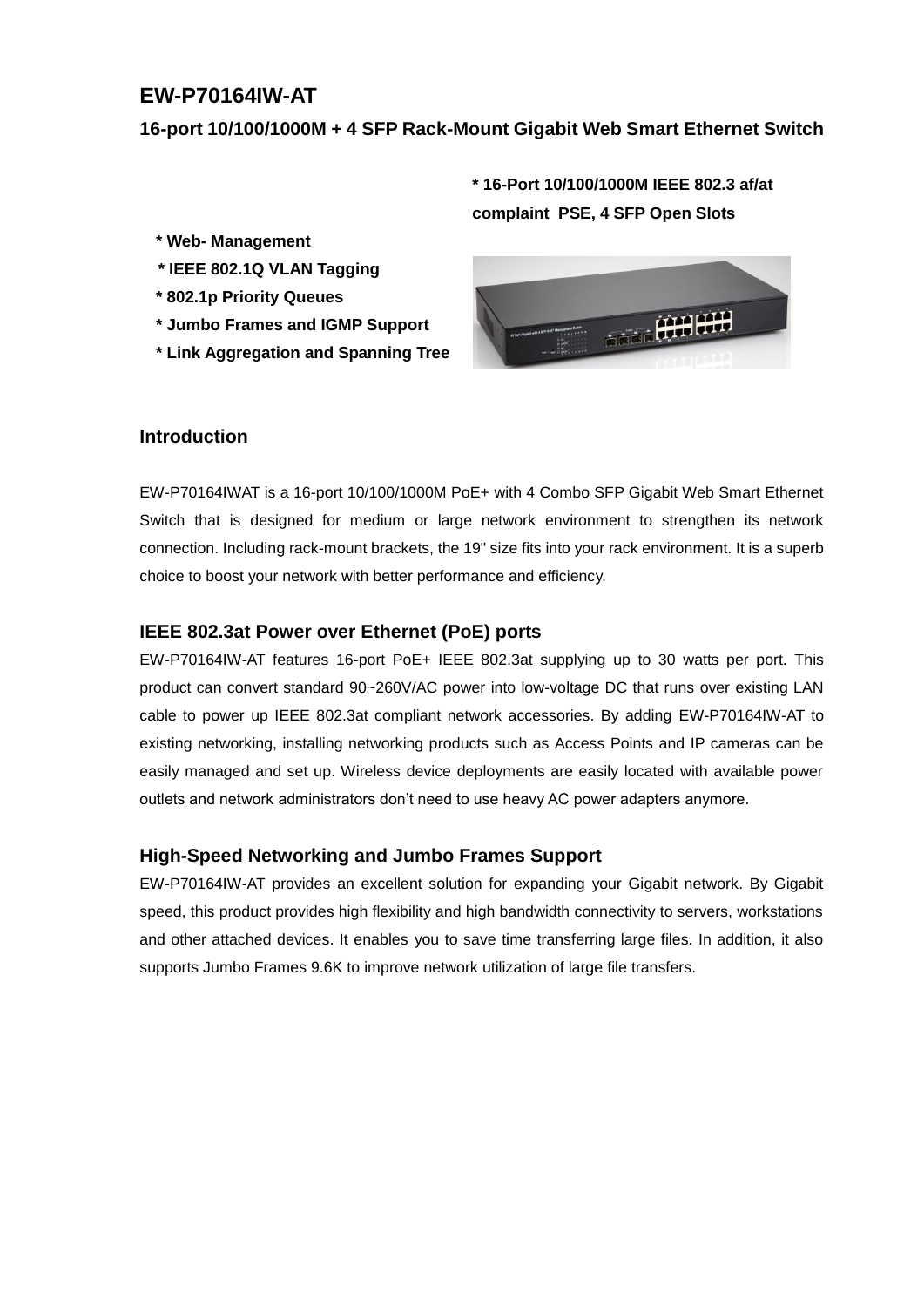### **Exceptionally Smart**

EW-P70164IW-AT provides Smart features that are ideal for simple QoS/CoS applications and basic monitoring tools to improve network efficiency. Its security and management features, such as bandwidth control, and VLAN (IEEE 802.1Q VLAN tagging and port-based VLAN) to secure your network. Through a Web-based interface, an administrator can set up VLANs to segregate traffic, QoS to prioritize mission-critical data and link aggregation to create fat traffic pipelines. In addition, EW-P70164Iw-at-at also supports Rapid Spanning Tree to detect and break unintentional cabling loops within the network. All of these features offer extra protection on the network edge. Best of all, the password-protected configuration interface can be accessed remotely.

## **Advanced Security**

EW-P70164IW-AT supports specific MAC Addresses filtering for every port, and then only identifiers have the privilege to pass through the specific ports. On security, it also supports IEEE802.1x port authentication.

### **Enterprise-Class Web Management Utility**

With graphic user interface, it's easy to manage, plan and configure EW-P70164IW Rack-mount Gigabit Web Smart Ethernet Switch. This utility provides valuable tools, such as,

## *Configuration List:*

The configuration features of the Web Management utility allows the system administrator to set the IP Address, the user name and the password of EW-P70164IW-AT.

### *Monitoring List and Statistic View:*

EW-P70164IW can be monitored for every status by the system administrator. When an abnormal event occurs on the switch, messages can be set to notify the system administrator.

### *Maintenance List:*

The system can easily maintain EW-P70164IW-AT by updating every status.

## **No Special Networking Cable Required**

By adding PoE devices, you can use an existing standard Cat.5/Cat.5e Ethernet cable without a new electrical outlet for both power and data. It helps you reduce installation time and cost.

## **Auto-MDI/MDI-X**

Every port can automatically sense your type of cable, so there is no need for crossover cables whether you are connecting this switch to another switch or to a computer.

### **Auto-Negotiation**

Every port can automatically sense if the connected network devices are running at 10Mbps/ 100Mbps/1000Mbps and Half/Full-Duplex mode, and adjust accordingly.

## **Non-Blocking**

This switch receives and forwards traffic seamlessly with its non-blocking wire-speed. Every port simultaneously supports up to 200Mbps/2000Mbps of bandwidth in full-duplex mode. This feature provides full wire speed to the connected devices and allows you to run a smooth network.